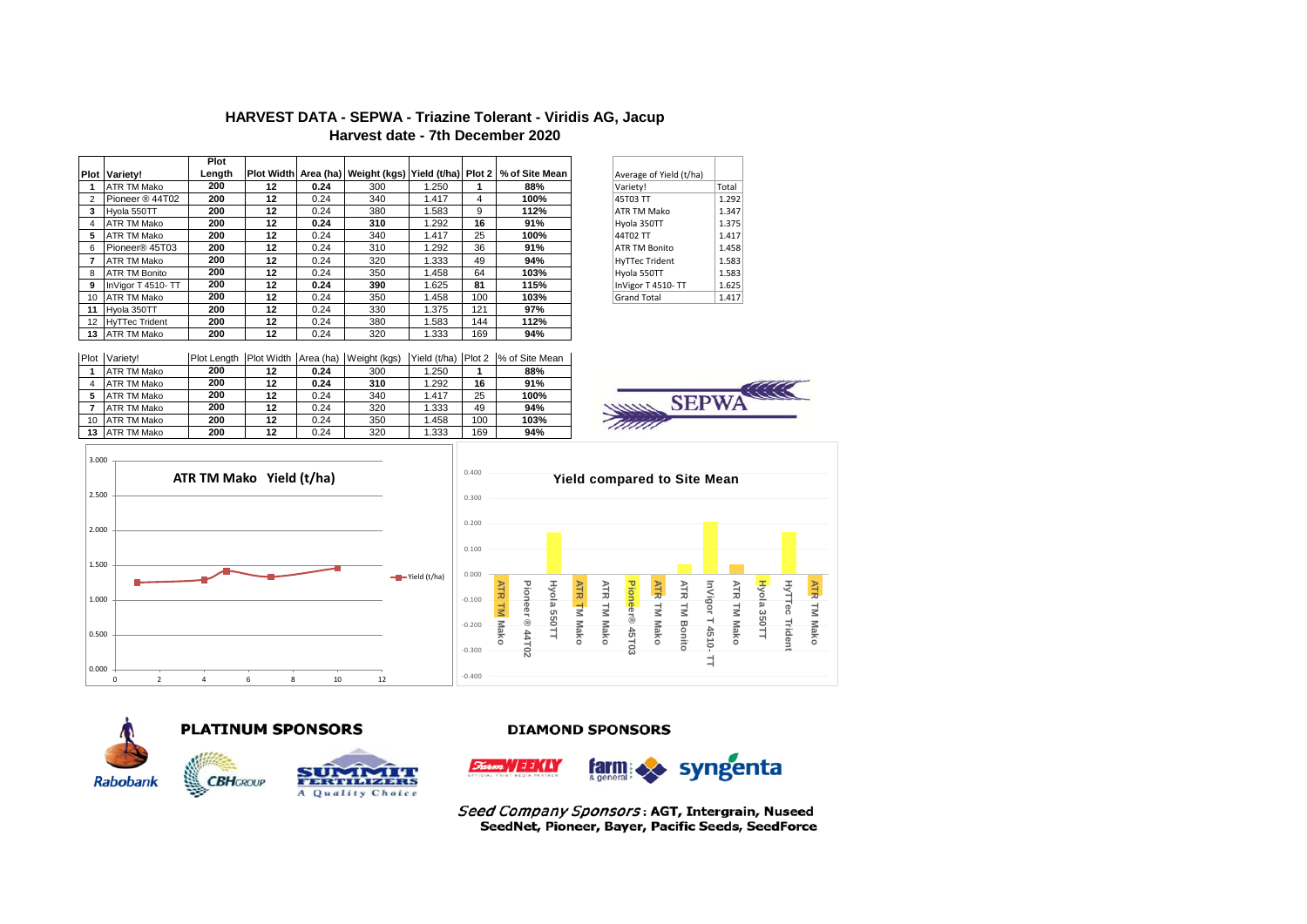



| <b>Plot</b>     | Variety!              | Yield (t/ha) | % of Site Mean |             |                                 | Statistical Anaysis on RAW Yield Data |           |               |
|-----------------|-----------------------|--------------|----------------|-------------|---------------------------------|---------------------------------------|-----------|---------------|
|                 | ATR TM Mako           | 1.250        | 88%            |             | Site Mean (t/ha)                |                                       |           | 1.417         |
| 2               | Pioneer ® 44T02       | 1.417        | 100%           | Probability |                                 |                                       |           | 0.094         |
| 3               | Hvola 550TT           | 1.583        | 112%           |             | Least significant difference 5% |                                       |           | 0.2154        |
| 4               | <b>ATR TM Mako</b>    | 1.292        | 91%            |             | <b>CV %</b>                     |                                       |           | $5.5^{\circ}$ |
| 5               | <b>ATR TM Mako</b>    | 1.417        | 100%           |             |                                 |                                       |           |               |
| 6               | Pioneer® 45T03        | 1.292        | 91%            |             |                                 |                                       |           |               |
|                 | ATR TM Mako           | 1.333        | 94%            |             |                                 |                                       |           |               |
| 8               | <b>ATR TM Bonito</b>  | 1.458        | 103%           |             |                                 | <b>Plot Dimensions</b>                |           |               |
| 9               | InVigor T 4510- TT    | 1.625        | 115%           |             |                                 |                                       |           | Conversio     |
| 10 <sup>1</sup> | ATR TM Mako           | 1.458        | 103%           |             | Length (m)                      | Width (m)                             | Area (m2) | Factor        |
| 11              | Hvola 350TT           | 1.375        | 97%            |             | 200                             | 12                                    | 2400      | 4.17          |
| 12              | <b>HvTTec Trident</b> | 1.583        | 112%           |             |                                 |                                       |           |               |
| 13              | <b>ATR TM Mako</b>    | 1.333        | 94%            |             |                                 |                                       |           |               |

| Site Mean (t/ha)                | 1.417  |
|---------------------------------|--------|
| Probability                     | 0.094  |
| Least significant difference 5% | 0.2154 |
| CV %                            | 5.5    |

### **Plot Dimensions**

|            |           |           | Conversion |
|------------|-----------|-----------|------------|
| Length (m) | Width (m) | Area (m2) | Factor     |
| 200        | 12        | 2400      | 4.17       |

**Date Sown: Harvest Date: Seeding Rate: Soil Description:**  Sandy Loam Tuesday, 5 May 2020 Monday, 7 December 2020 3 kg/ha



### **PLATINUM SPONSORS**

**CBHGROUP** 



### **DIAMOND SPONSORS**



Seed Company Sponsors: AGT, Intergrain, Nuseed SeedNet, Pioneer, Bayer, Pacific Seeds, SeedForce